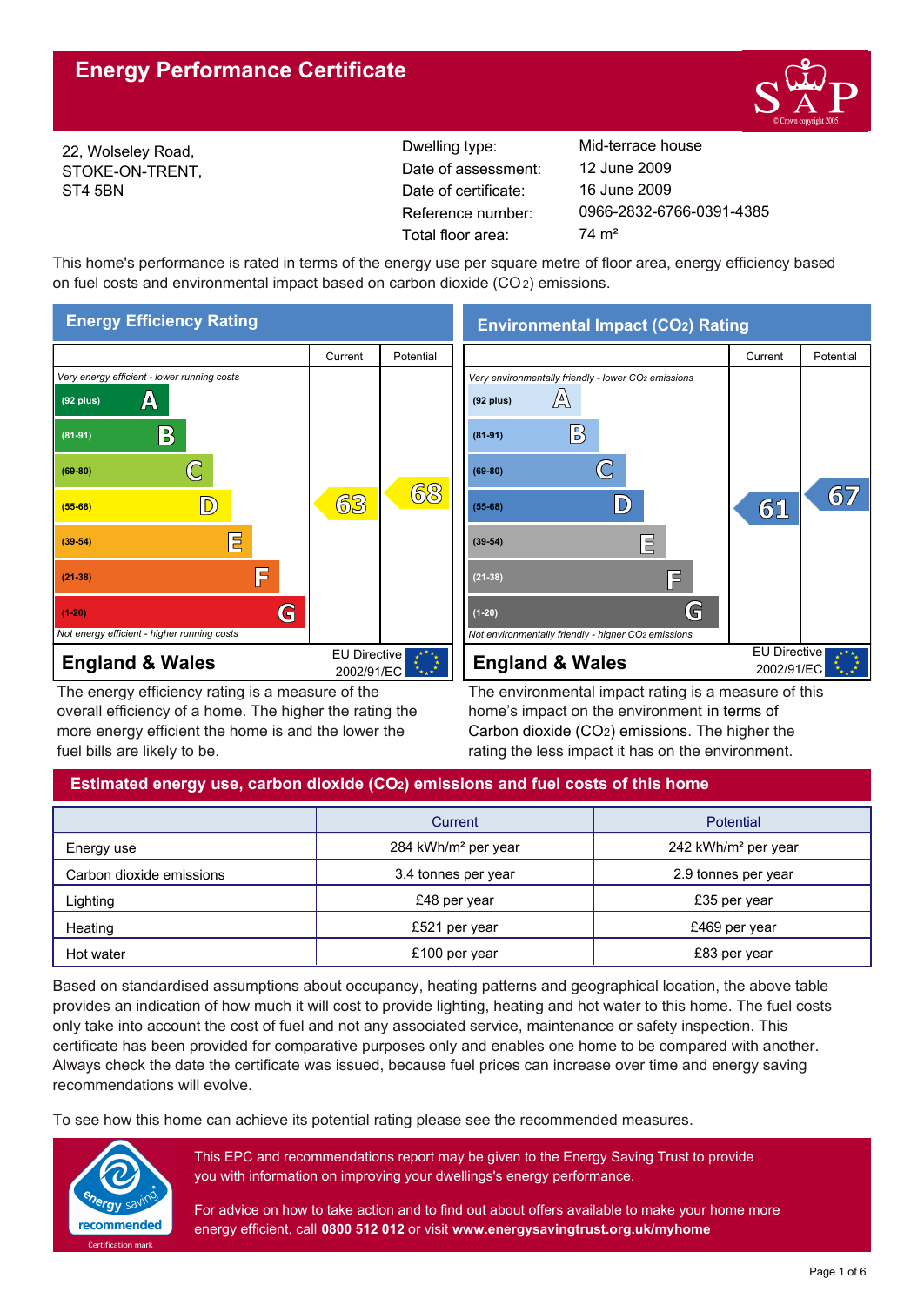#### **About this document**

The Energy Performance Certificate for this dwelling was produced following an energy assessment undertaken by a qualified assessor, accredited by Elmhurst Energy Systems Ltd, to a scheme authorised by the Government. This certificate was produced using the RdSAP 2005 assessment methodology and has been produced under the Energy Performance of Buildings (Certificates and Inspections) (England and Wales) Regulations 2007 as amended. A copy of the certificate has been lodged on a national register.

| Assessor's accreditation number: | EES/005395                                                                                        |
|----------------------------------|---------------------------------------------------------------------------------------------------|
| Assessor's name:                 | Mr. Carl Baker                                                                                    |
| Company name/trading name:       | Louis Taylor                                                                                      |
| Address:                         | No 2 Etruria Office Village, Festival Park, Stoke on Trent, Staffordshire,<br>ST <sub>1</sub> 5RQ |
| Phone number:                    | 01782 260222                                                                                      |
| Fax number:                      | 01782 287874                                                                                      |
| E-mail address:                  | carl.baker@louis-taylor.co.uk                                                                     |
| Related party disclosure:        |                                                                                                   |

#### **If you have a complaint or wish to confirm that the certificate is genuine**

Details of the assessor and the relevant accreditation scheme are as above. You can get contact details of the accreditation scheme from their website at www.elmhurstenergy.co.uk together with details of their procedures for confirming authenticity of a certificate and for making a complaint.

#### **About the building's performance ratings**

The ratings on the certificate provide a measure of the building's overall energy efficiency and its environmental impact, calculated in accordance with a national methodology that takes into account factors such as insulation, heating and hot water systems, ventilation and fuels used. The average Energy Efficiency Rating for a dwelling in England and Wales is band E (rating 46).

Not all buildings are used in the same way, so energy ratings use 'standard occupancy' assumptions which may be different from the specific way you use your home. Different methods of calculation are used for homes and for other buildings. Details can be found at www.communities.gov.uk/epbd.

Buildings that are more energy efficient use less energy, save money and help protect the environment. A building with a rating of 100 would cost almost nothing to heat and light and would cause almost no carbon emissions. The potential ratings on the certificate describe how close this building could get to 100 if all the cost effective recommended improvements were implemented.

#### **About the impact of buildings on the environment**

One of the biggest contributors to global warming is carbon dioxide. The way we use energy in buildings causes emissions of carbon. The energy we use for heating, lighting and power in homes produces over a quarter of the UK's carbon dioxide emissions and other buildings produce a further one-sixth.

The average household causes about 6 tonnes of carbon dioxide every year. Adopting the recommendations in this report can reduce emissions and protect the environment. You could reduce emissions even more by switching to renewable energy sources. In addition there are many simple everyday measures that will save money, improve comfort and reduce the impact on the environment. Some examples are given at the end of this report.

#### **Visit the Government's website at www.communities.gov.uk/epbd to:**

- Find how to confirm the authenticity of an energy performance certificate
- Find how to make a complaint about a certificate or the assessor who produced it •
- Learn more about the national register where this certificate has been lodged the Government is the controller of the data on the register
- Learn more about energy efficiency and reducing energy consumption •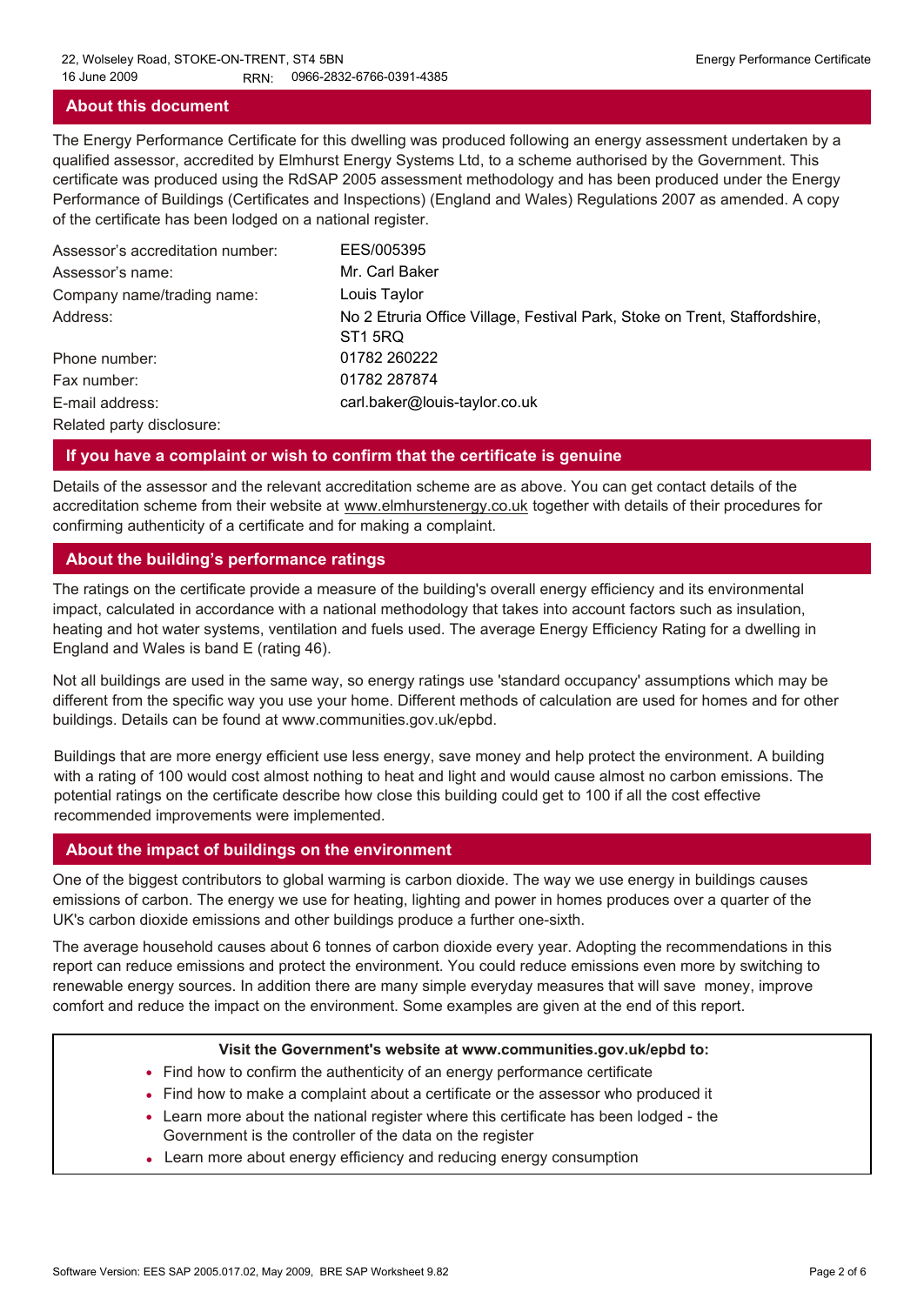22, Wolseley Road, STOKE-ON-TRENT, ST4 5BN Date of certificate:

Reference number: 0966-2832-6766-0391-4385 16 June 2009

# **Summary of this home's energy performance related features**

The following is an assessment of the key individual elements that have an impact on this home's performance rating. Each element is assessed against the following scale: Very poor / Poor / Average / Good / Very good.

| Elements                         | Description                                                                                           | Current performance      |                      |
|----------------------------------|-------------------------------------------------------------------------------------------------------|--------------------------|----------------------|
|                                  |                                                                                                       | <b>Energy Efficiency</b> | Environmental        |
| Walls                            | Solid brick, as built, no insulation (assumed)<br>Cavity wall, as built, partial insulation (assumed) | Very poor<br>Average     | Very poor<br>Average |
| Roof                             | Pitched, 150 mm loft insulation<br>Pitched, no insulation (assumed)                                   | Good<br>Very poor        | Good<br>Very poor    |
| Floor                            | Solid, no insulation (assumed)                                                                        |                          |                      |
| <b>Windows</b>                   | Fully double glazed                                                                                   | Good                     | Good                 |
| Main heating                     | Boiler and radiators, mains gas                                                                       | Good                     | Good                 |
| Main heating controls            | Programmer, TRVs and bypass                                                                           | Poor                     | Poor                 |
| Secondary heating                | Room heaters, electric                                                                                |                          |                      |
| Hot water                        | From main system                                                                                      | Good                     | Good                 |
| Lighting                         | Low energy lighting in 63% of fixed outlets                                                           | Good                     | Good                 |
| Current energy efficiency rating |                                                                                                       | D <sub>63</sub>          |                      |
|                                  | Current environmental impact (CO2) rating                                                             |                          | D 61                 |

**Low and zero carbon energy sources**

None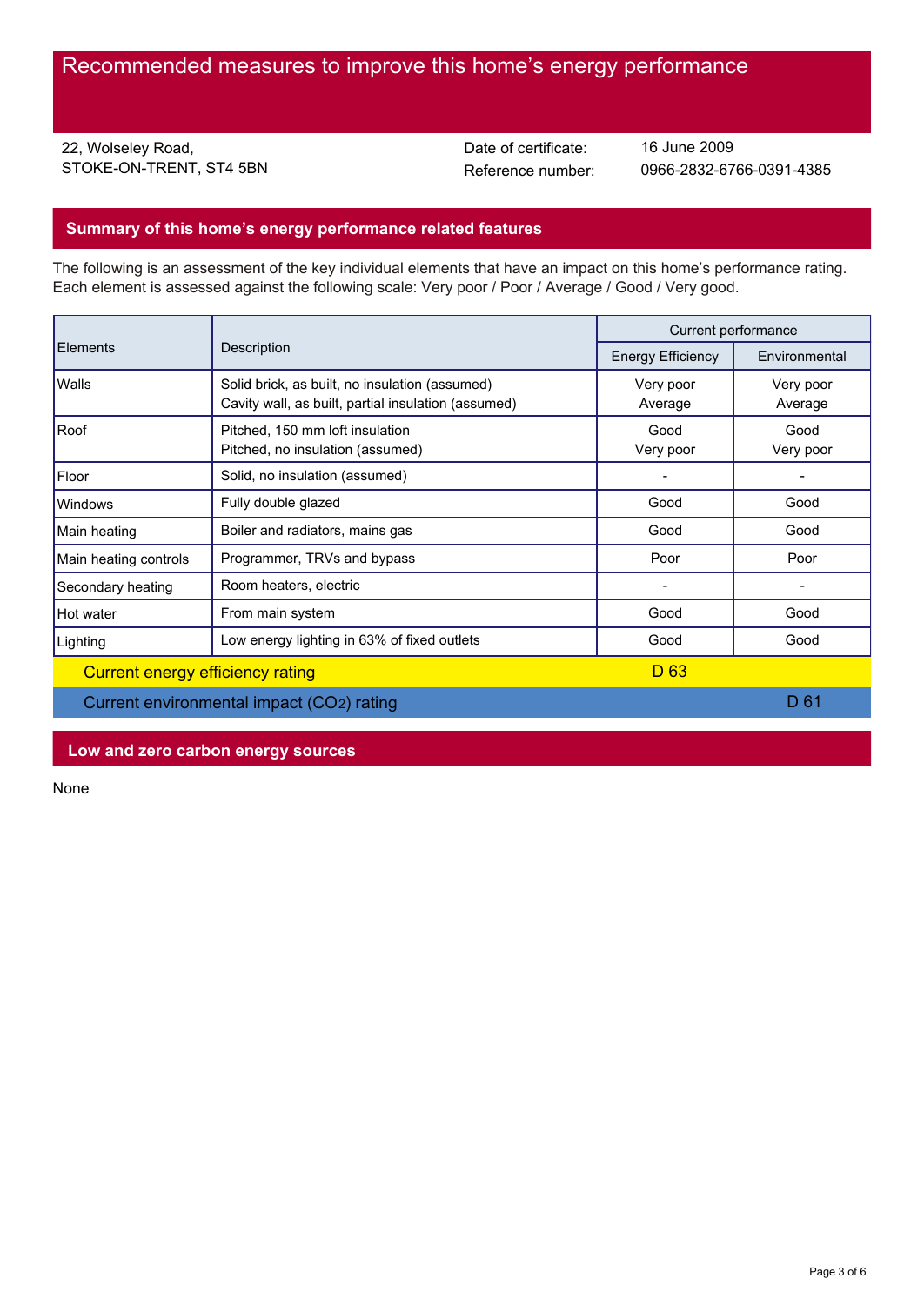# **Recommendations**

The measures below are cost effective. The performance ratings after improvement listed below are cumulative, that is they assume the improvements have been installed in the order that they appear in the table.

|                                                   | <b>Typical savings</b> | Performance ratings after improvement |                      |  |  |  |
|---------------------------------------------------|------------------------|---------------------------------------|----------------------|--|--|--|
| Lower cost measures (up to £500)                  | per year               | Energy efficiency                     | Environmental impact |  |  |  |
| Low energy lighting for all fixed outlets<br>1.   | £10                    | D 64                                  | D 61                 |  |  |  |
| 2 Upgrade heating controls                        | £30                    | D 66                                  | D 64                 |  |  |  |
| Sub-total                                         | £40                    |                                       |                      |  |  |  |
| Higher cost measures (over £500)                  |                        |                                       |                      |  |  |  |
| Replace boiler with Band A condensing boiler<br>3 | £42                    | D 68                                  | D 67                 |  |  |  |
| Total                                             | £82                    |                                       |                      |  |  |  |
| Potential energy efficiency rating                |                        | D <sub>68</sub>                       |                      |  |  |  |
| Potential environmental impact (CO2) rating       |                        |                                       | D 67                 |  |  |  |

# **Further measures to achieve even higher standards**

The further measures listed below should be considered in addition to those already specified if aiming for the highest possible standards for this home. However you should check the conditions in any covenants, planning conditions, warranties or sale contracts.

| Solar water heating<br>4                         | £19  | C 69        | C 69            |
|--------------------------------------------------|------|-------------|-----------------|
| 5 50 mm internal or external wall insulation     | £84  | C 75        | C <sub>74</sub> |
| Solar photovoltaic panels, 2.5 kWp<br>6          | £159 | <b>B</b> 86 | <b>B</b> 85     |
| <b>B</b> 86<br>Enhanced energy efficiency rating |      |             |                 |
| Enhanced environmental impact (CO2) rating       |      |             | <b>B</b> 85     |

Improvements to the energy efficiency and environmental impact ratings will usually be in step with each other. However, they can sometimes diverge because reduced energy costs are not always accompanied by a reduction in carbon dioxide (CO2) emissions.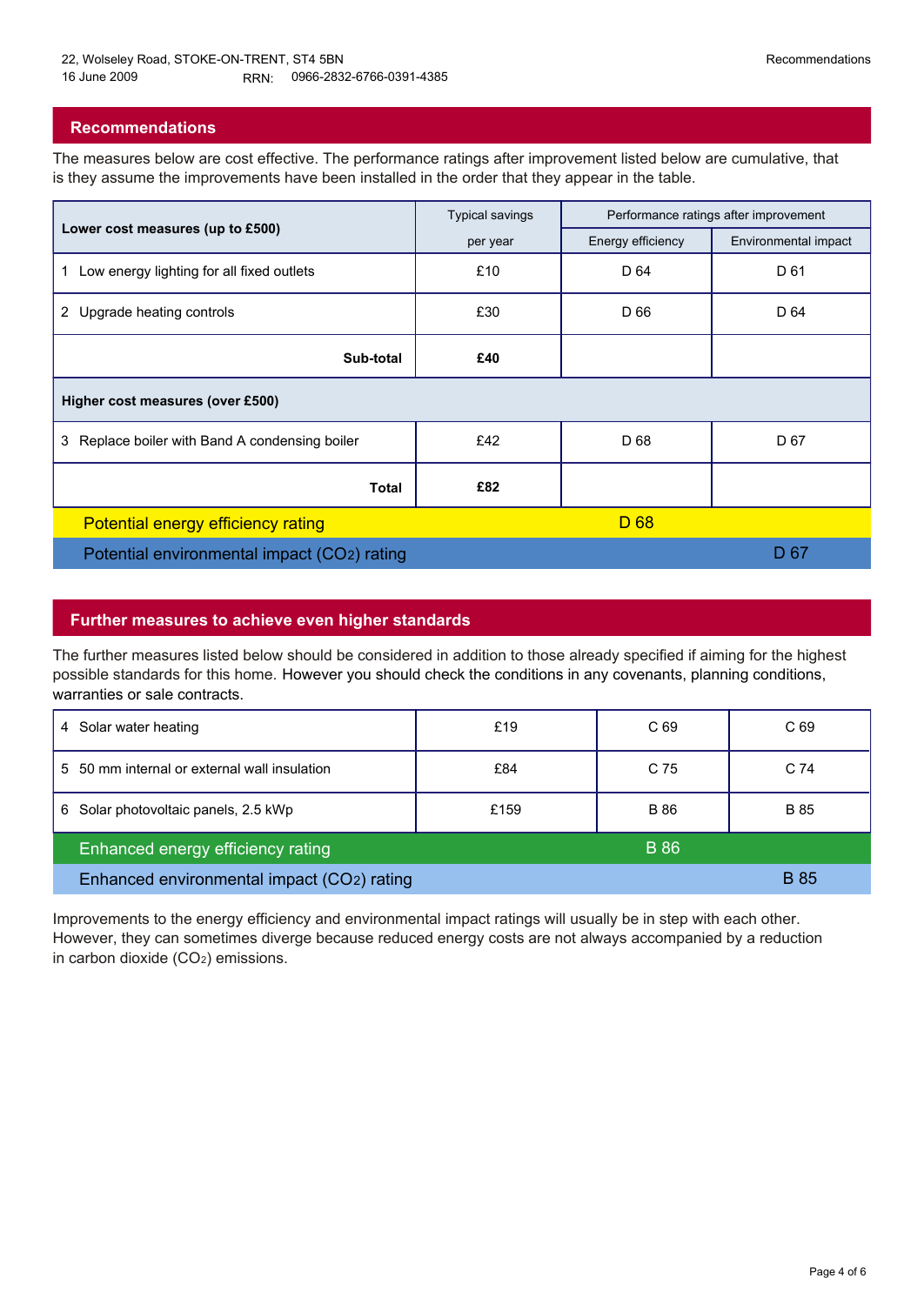If you are a tenant, before undertaking any work you should check the terms of your lease and obtain approval from your landlord if the lease either requires it, or makes no express provision for such work.

#### **Lower cost measures (typically up to £500 each)**

These measures are relatively inexpensive to install and are worth tackling first. Some of them may be installed as DIY projects. DIY is not always straightforward, and sometimes there are health and safety risks, so take advice before carrying out DIY improvements.

#### **1 Low energy lighting**

Replacement of traditional light bulbs with energy saving recommended ones will reduce lighting costs over the lifetime of the bulb, and they last up to 12 times longer than ordinary light bulbs. Also consider selecting low energy light fittings when redecorating; contact the Lighting Association for your nearest stockist of Domestic Energy Efficient Lighting Scheme fittings.

#### **2 Heating controls (room thermostat)**

The heating system should have a room thermostat to enable the boiler to switch off when no heat is required. A competent heating engineer should be asked to do this work. Insist that the thermostat switches off the boiler as well as the pump and that the thermostatic radiator valve is removed from any radiator in the same room as the thermostat.

#### **Higher cost measures (typically over £500 each)**

#### **3 Band A condensing boiler**

A condensing boiler is capable of much higher efficiencies than other types of boiler, meaning it will burn less fuel to heat this property. This improvement is most appropriate when the existing central heating boiler needs repair or replacement, but there may be exceptional circumstances making this impractical. Condensing boilers need a drain for the condensate which limits their location; remember this when considering remodelling the room containing the existing boiler even if the latter is to be retained for the time being (for example a kitchen makeover). Building Regulations apply to this work, so your local authority building control department should be informed, unless the installer is registered with a competent persons scheme<sup>1</sup>, and can therefore self-certify the work for Building Regulation compliance. Ask a qualified heating engineer to explain the options.

# **About the further measures to achieve even higher standards**

Further measures that could deliver even higher standards for this home. You should check the conditions in any covenants, planning conditions, warranties or sale contracts before undertaking any of these measures. If you are a tenant, before undertaking any work you should check the terms of your lease and obtain approval from your landlord if the lease either requires it, or makes no express provision for such work.

# **4 Solar water heating**

A solar water heating panel, usually fixed to the roof, uses the sun to pre-heat the hot water supply. This will significantly reduce the demand on the heating system to provide hot water and hence save fuel and money. The Solar Trade Association has up-to-date information on local installers and any grant that may be available.

#### **5 Internal or external wall insulation**

Solid wall insulation involves adding a layer of insulation to either the inside or the outside surface of the external walls, which reduces heat loss and lowers fuel bills. As it is more expensive than cavity wall insulation it is only recommended for walls without a cavity, or where for technical reasons a cavity cannot be filled. Internal insulation, known as dry-lining, is where a layer of insulation is fixed to the inside surface of external walls; this type of insulation is best applied when rooms require redecorating and can be installed by a competent DIY enthusiast. External solid wall insulation is the application of an insulant and a weather-protective finish to the outside of the wall. This may improve the look of the home, particularly where existing brickwork or rendering is poor, and will provide long-lasting weather protection. Further information can be obtained from the National Insulation Association (www.nationalinsulationassociation.org.uk). It should be noted that planning permission might be required.

#### **6 Solar photovoltaic (PV) panels**

A solar PV system is one which converts light directly into electricity via panels placed on the roof with no waste and no emissions. This electricity is used throughout the home in the same way as the electricity purchased from an energy supplier. The British Photovoltaic Association has up-to-date information on local installers who are qualified electricians and on any grant that may be available. Planning restrictions may apply in certain neighbourhoods and you should check this with the local authority. Building Regulations apply to this work, so your local authority building control department should be informed, unless the installer is appropriately qualified and registered as such with a competent persons scheme<sup>1</sup>, and can therefore self-certify the work for Building Regulation compliance.